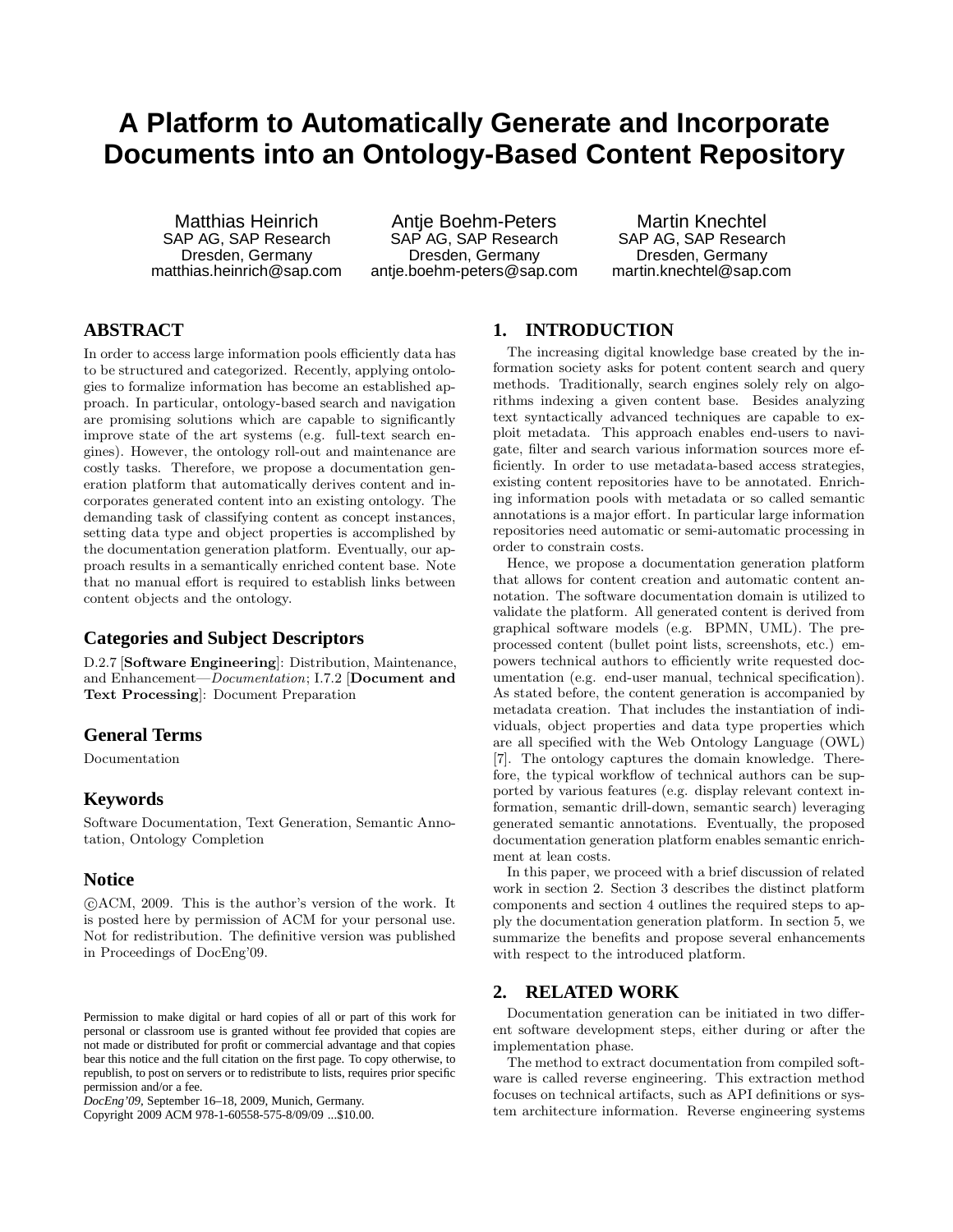are described in [14] and [12].

There are several means to integrate documentation tasks within the implementation phase. One way is to annotate source code. Literate Programming [9] and Elucidative Programming [11] are examples of this approach. Literate Programming is a method to combine source code and documentation in a human-readable fashion. High level descriptions such as process definitions are not covered. Elucidative Programming is a variation of literate programming that establishes links between source code and documentation. A tool supporting Elucidative Programming is the Development Environment for Tutorials [3]. It allows writing and maintaining tutorials while integrating source code snippets. If the documented source code changes, the examples in the tutorial change as well.

Another technique to generate documentation is coupled with the software generation process. Software Documentation Support [8] fosters information generation at the specification and development phase.

Ontologies are used to interlink software artifacts and documentation. In [6] their goal is to improve system maintenance. Other approaches describe a method to populate ontologies from a set of documents. For example Witte et al. describe in [16] an ontological formalism to integrate source code and software documentation. The method incorporates two specific ontologies, a source code and a documentation ontology. Both ontologies are automatically populated using source code analysis and text mining respectively. The ontologies support tasks to establish traceability links between source code and documentation. In this approach, information is extracted from existing documentation whereas we focus on documentation generation with automatic annotation.

#### **3. PLATFORM**

The documentation generation platform implements a twostep process: generate content and classify the derived content. The platform's high-level architecture is illustrated in figure 1 and consists of 3 major building blocks. At first, software engineers have to specify software models using the developer's workbench. After completing the software model specification, the extraction component runs and filters relevant information for documentation purposes. That results in saving derived data in the content and ontology store. Finally, technical authors access the content and ontology store through a dedicated authoring environment and transform the preprocessed content into final documentation.



#### Figure 1: Overview of the Documentation Generation Platform

Figure 2 shows the detailed platform architecture. In order to automatically process software models they have to be stored in a structured manner. The model structure is manifested in a so called metamodel. A metamodel formalizes how a valid model (or instance of a metamodel) has to be

constructed. The developer's workbench offers a dedicated set of editors which is based on metamodels and therefore enforces metamodel-compliance. The current prototype uses the Eclipse Modeling Framework (EMF) [13] in order to facilitate metamodel definition and model management (e.g. load, save, access models).



Figure 2: Detailed Architecture of the Documentation Generation Platform

In order to filter information represented in software models, the extraction component evaluates models. Rules defining whether information blocks are valuable for the documentation process are captured in text generation templates. Since templates are also metamodel-based, they can traverse the underlying metamodel structure. Thus, the extraction component – unlike simple transformation engines – is able to access associated model elements. Hence, the entire model-context can be interpreted in order to determine relevant content. Besides generation, templates also define links between information objects and ontological entities. Generated content for instance might be a member of a class, a data type or an object property. Possible values are defined in the linked ontology. The content creation is accomplished by a generator engine. The engine reads in models and metamodels in order to process the text generation templates. The implementation is realized using the openArchitectureWare (oAW) framework [5]. The oAW framework supports EMF models and provides the text generation language Xpand [2] as well as an Xpand editor. The generator engine is distributed as a set of Eclipse plug-ins.

The storage component saves and manages generated content delivered by the extraction component. It is divided in a content store and an ontology store. The saved information is exhibited through an authoring environment where technical authors can refine raw, semantically enriched information. Once the documentation is completed, a transformation to an established publishing format concludes the documentation process. The prototypical implementation leverages the Semantic MediaWiki (SMW) [10] that is designed to hold content interwoven with semantic annotations.

## **4. EXAMPLE**

This minimal example demonstrates the application of the documentation generation platform. The objective of the example is to support technical authors. They are supposed to document business processes. Therefore, they have to trans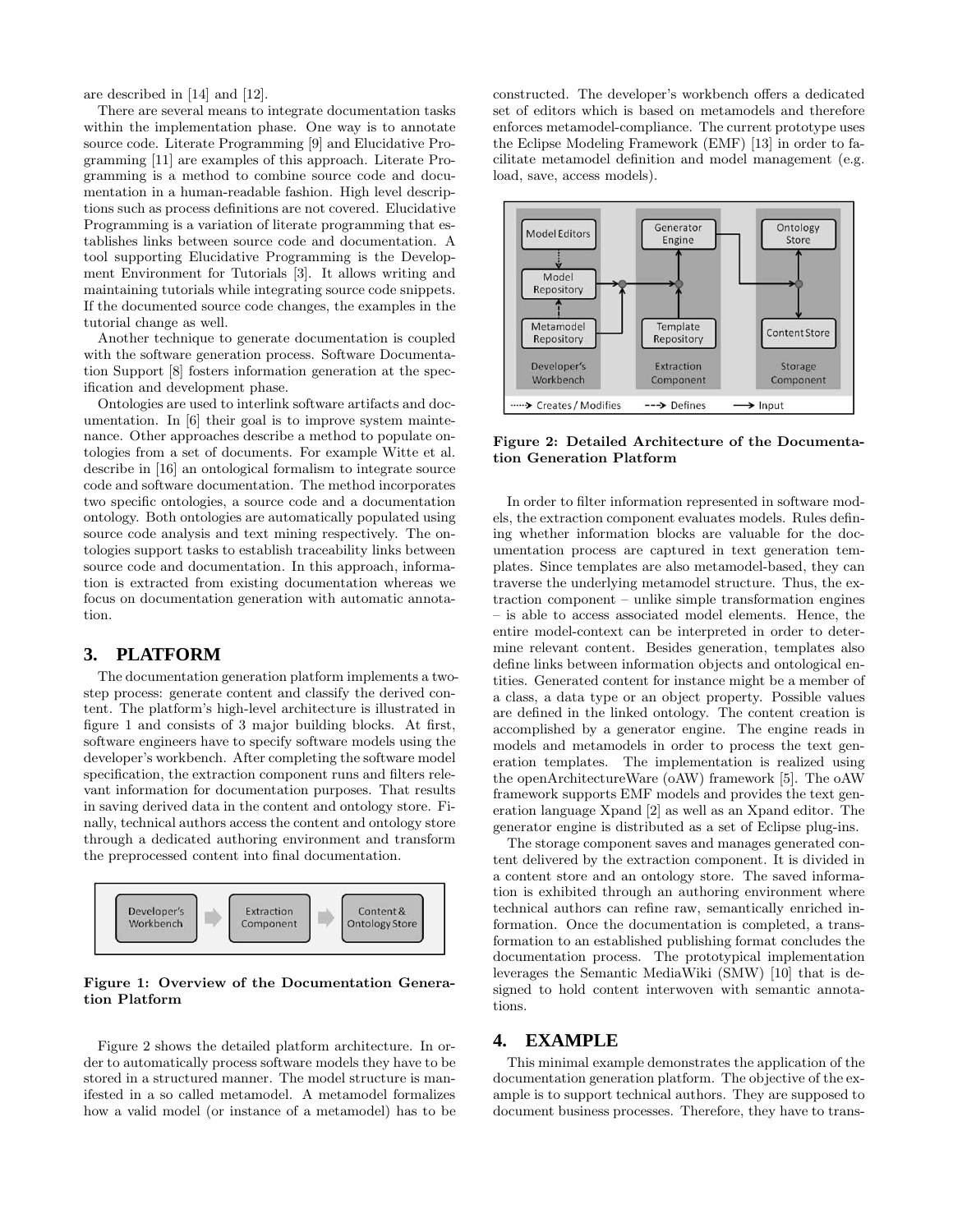form existing process models into documentation. While writing business process documentation, a convenient feature is a process drill-down view that permits quick access to all information described by the process. Figure 3 displays a process drill-down view and its linked process model.



Figure 3: Drill-Down View and the underlying Business Process

The shown drill-down view can be generated from the linked business process. This example lists crucial steps to derive the drill-down view's data by applying the documentation generation platform.

Initially, the documentation generation platform requires some configuration effort. This includes the following steps:

- 1. Create an ontology taking into account relevant domain concepts and their relations.
- 2. Write text generation templates with respect to the supported metamodels.

In the example, the ontology has to capture parent-child relationships. These relationships are exploited in order to construct the drill-down view. Such relationships are for instance

- business process diagrams consist of multiple pools or
- process lanes hold a set of tasks.

The defined OWL ontology is depicted in figure 4.



Figure 4: Visualization of the Domain Ontology

The ontology comprises OWL classes (BPMNElement, BPMN-Container) and OWL object properties (hasContainers, is-PartOf, etc). Since the storage component is realized using the SMW, the OWL ontology has to be transformed to the SMW vocabulary according to table 1.

Table 1: OWL to SMW Mapping [15]

| Web Ontology Language | Semantic MediaWiki |
|-----------------------|--------------------|
| Class                 | Category           |
| Object Property       | Relation           |
| Data Type Property    | Attribute          |

After mapping classes and object properties to categories and relations, BPMNContainer and BPMNElement can be instantiated in the SMW. Figure 5 illustrates the syntax to create a SMW page that is an instance of category BPMN-Container. Besides creating instances, relations to other SMW pages are established using the "=" operator.



Figure 5: Example Instance of Category BPMN-Container (using SMW-Template Syntax)

Until now, the storage component is capable of managing ontological entities that adhere to the ontology in figure 4. The next step is the specification of text generation templates. The templates generate BPMNContainer and BPMNElement instances while respecting the SMW syntax. Typically, templates define static and dynamic aspects. In figure 5 everything except the object property values (Order Pool, Receive Order, Fill Order) are static parts. In the Xpand code generation template in figure 6 one can easily recognize the static parts since they are defined in plain text. Dynamic parts are marked by guillemets  $(<, >).$ They evaluate data provided by the business process model. For instance, the  $<< pool.name$  expression in figure 6 calculates the name of the pool the lane belongs to. The syntax to navigate the model (e.g.  $<< pool.name$ ) is defined by the BPMN metamodel $^1$  which is imported into the Xpand template. Besides dynamically determining the pool name, the hasElements object property enumerates all tasks included in the current lane. Consequently, the template in figure 6 specifies a rule expandActivity which prints all task names separated by comma.

After completing the Xpand template description, the generator engine executes templates and submits generated text to the SMW system. To programmatically initiate text generation the oAW framework accommodates a workflow mechanism [2]. Data submission is facilitated by a dedicated MediaWiki API [1]. As soon as all components are properly setup, business processes can be automatically parsed and content will be pushed into the SMW. Finally, all semantic relations required by the drill-down view are established.

The example demonstrates the ease of automatically deriving and storing data in an ontology-based content repository. Thereby, the generation process is fully supported by the documentation generation platform.

#### **5. CONCLUSION AND FUTURE WORK**

<sup>1</sup>The example utilizes the metamodel specified by the Eclipse BPMN Modeler [4].